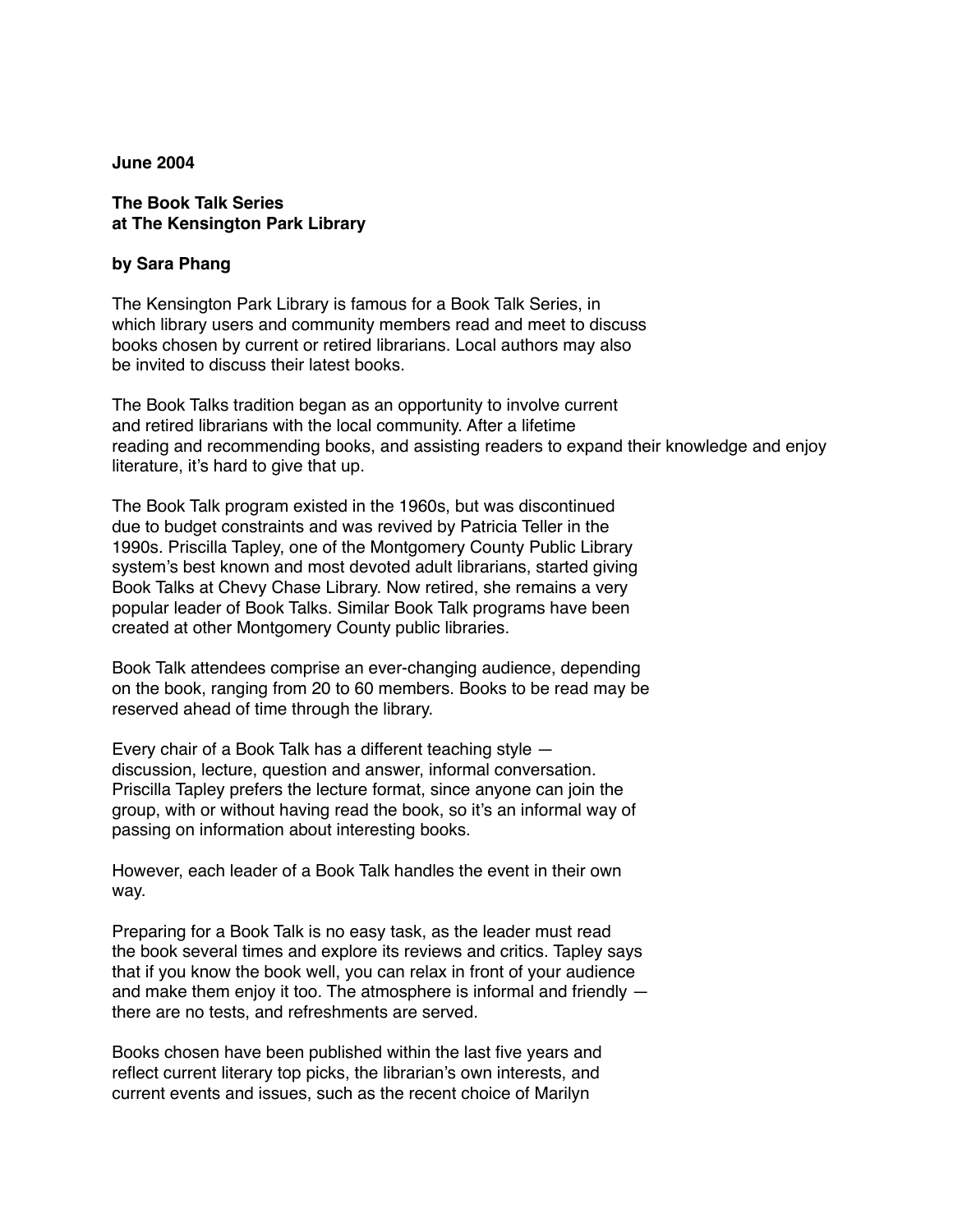Goldstein, Reading Lolita in Tehran by Azar Nafisi, "an inspired blend of memoir and literary criticism" which relates how the female students of the woman university professor Nafisi gathered in secret to read classic Western novels banned by the government.

Angela Pearlstein's choice of Joan London's Gilgamesh relates the post-war experiences of World War I veterans who travel to Australia, and the women in their lives. Priscilla Tapley selected and chaired the talk about Bonnie Angelo's First Mothers: The Women Who Shaped the Presidents. This book is full of interesting and inspiring details about the mothers of (for example) Franklin Delano Roosevelt, Harry Truman, John Kennedy, and Ronald Reagan.

Recent Book Talks have included Life of Pi, a literary best-selling novel by Martel Yann, chaired by Mike Marx; Don't Let's Go To The Dogs Tonight: An African Childhood, a memoir by Alexandra Fuller, chaired by KP manager Kenneth Lewis; Seabiscuit: An American Dream, by Laura Hillenbrand, chaired by Hazel Cushing; and Equal Music, by the poet and novelist Vikram Seth, chaired by Kenneth Lewis. All Book Talks are held at 11 a.m.

For more information, visit the Kensington Park Community Library, 4201 Knowles Avenue, Kensington, MD 20895. Phone (301) 897-2211 or check the web site www.montgomerycountymd.gov/content/libraries.

(Author's note: Information on the Talks was kindly provided by Patricia Teller, Adult Librarian at the Kensington Park Library, and by Priscilla Tapley.)

More About Book Talks Notes from Priscilla Tapley

• I got involved with book talks when I started at Chevy Chase Library as a Children's Librarian. Each participating library's Readers Adviser set up a regular book talk schedule (for instance 4th Tuesdays) at her own branch, and then filled up the slots with staff volunteers, local authors discussing their latest book, or librarians from the central offices in Rockville or other branches.

• If I prepared a book talk for Chevy Chase, I might be asked to repeat it at Silver Spring, Aspen Hill, etc., and when I became a Readers Adviser I would get their staff members to give book talks for me.

• Librarians are all readers. Librarians like to talk about books.

Each of us giving Book Talks enjoys doing it in his/her own way. • I hope I've given people nudges toward good books they might have

missed; I haven't focused on special interests in the community.

• I try to choose a book that is owned by a number of library

branches. Pat Teller gathers those copies at Kensington Park, and may buy paperback copies as well.

• There are quite a few "regulars" at the Kensington Park Book Talks,